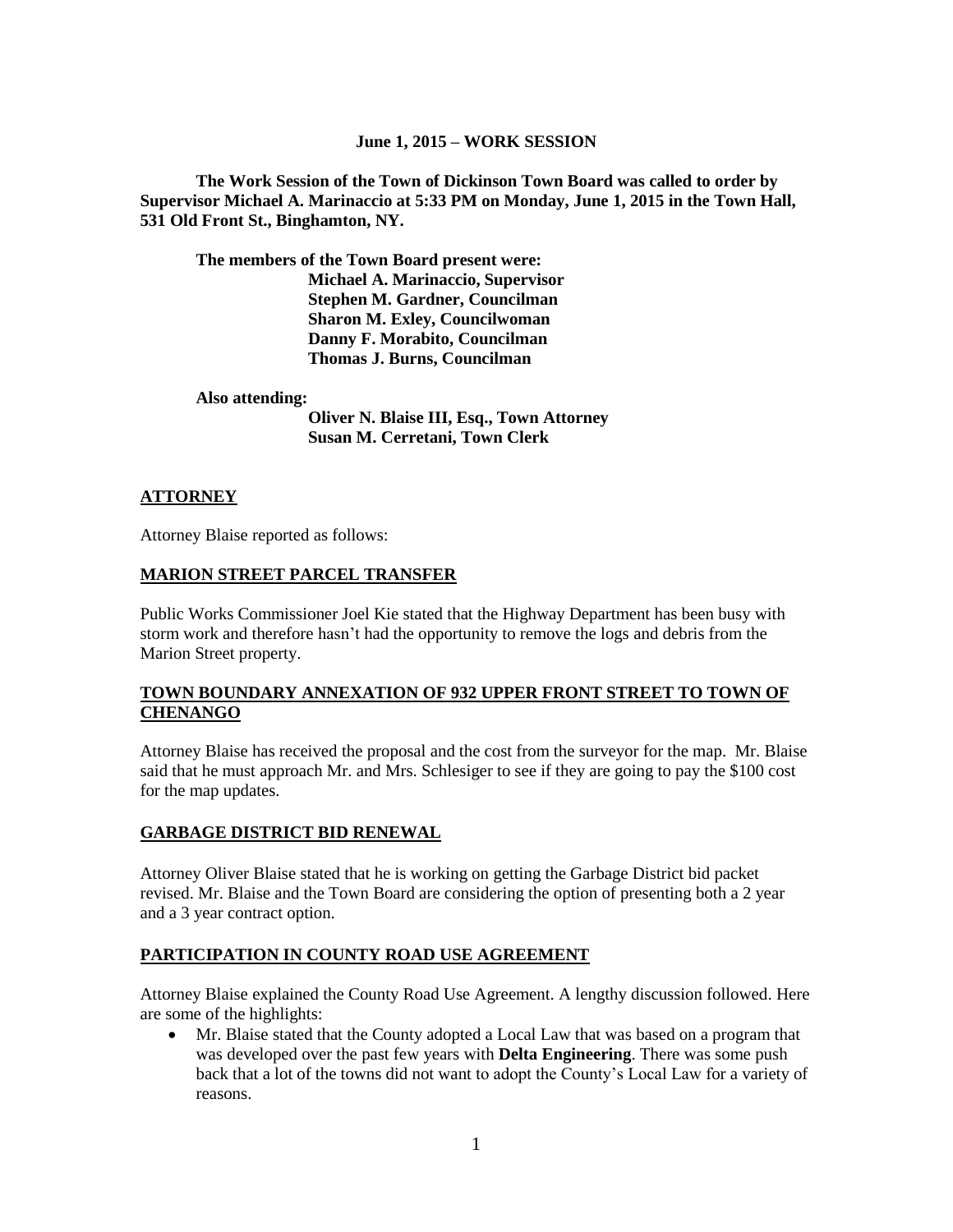- The **Town of Kirkwood**, a municipality which Mr. Blaise's firm represents, has been in discussion with the County as a test case. The County is willing to give the municipalities the monies to have their roads tested and sampled if they pass the County's Local Law and they apply into this testing program that every time something happens, Delta has to come back and re-survey the roads and the town has to pay for that. But for the initial investment to have roads surveyed, the County is willing the foot the bill.
- There has been a breakthrough in that the County will let the towns that have their own **Local Road Use Law** in place be able to keep that, and not make those towns use the County's Local Law, as long as they sign on to use the County's road use agreement, which Mr. Blaise's office developed, with anyone that triggers the local law.
- Everyone will have a uniform road use agreement in place and the County will provide the money for the initial inventory of roads.
- The town must pass a resolution that says the town will use the same road use agreement.
- The **Town of Kirkwood** has decided that they will keep what they have in place and will pass a resolution that says they will use the same road use agreement that the County wants the towns to use.
- Advantages of Road Use Agreement:
	- o Each municipality can determine its own triggers as to what forces someone to get a permit for trucks or coverage for fleet.
	- o **Public Works Commissioner** will get a survey stating conditions of the roads at the time town signs on to the program. This provides a good baseline and inventory of roads.
	- o Can use own engineer or go back to **Delta Engineering** for annual updates
	- o Uniform agreement
	- o We can rely on our own **Local Law** to charge contractors if they damage our town's roads
	- o Includes approximately \$10,000 of engineering services for initial survey of roads.
- Phase I Inventory (establishing baseline survey) Phase II (updates)

Phase III (coordination of Road Use Agreement and implementation)

- New developers being subjected to enforcement is a potential pitfall of adopting County's Local Law. Potential claims of selective enforcement are a concern as the County's local law only applies to new developers.
- It was concluded that the town keep our Local Law and use **Delta Engineering** for Phase I. This way the town gets the benefit of the free survey. It is up to the town to update every year either with **Delta Engineering** or with our own engineer. Supervisor Marinaccio proposed that the Board vote on this at next week's meeting.

# **CHAIR**

# **PORT DICKINSON CONSOLIDATION MEETING UPDATES**

Nothing to report at this time. Next step will be to arrange a joint meeting.

# **ASSOCIATION OF TOWNS AND VILLAGES (AOTV)**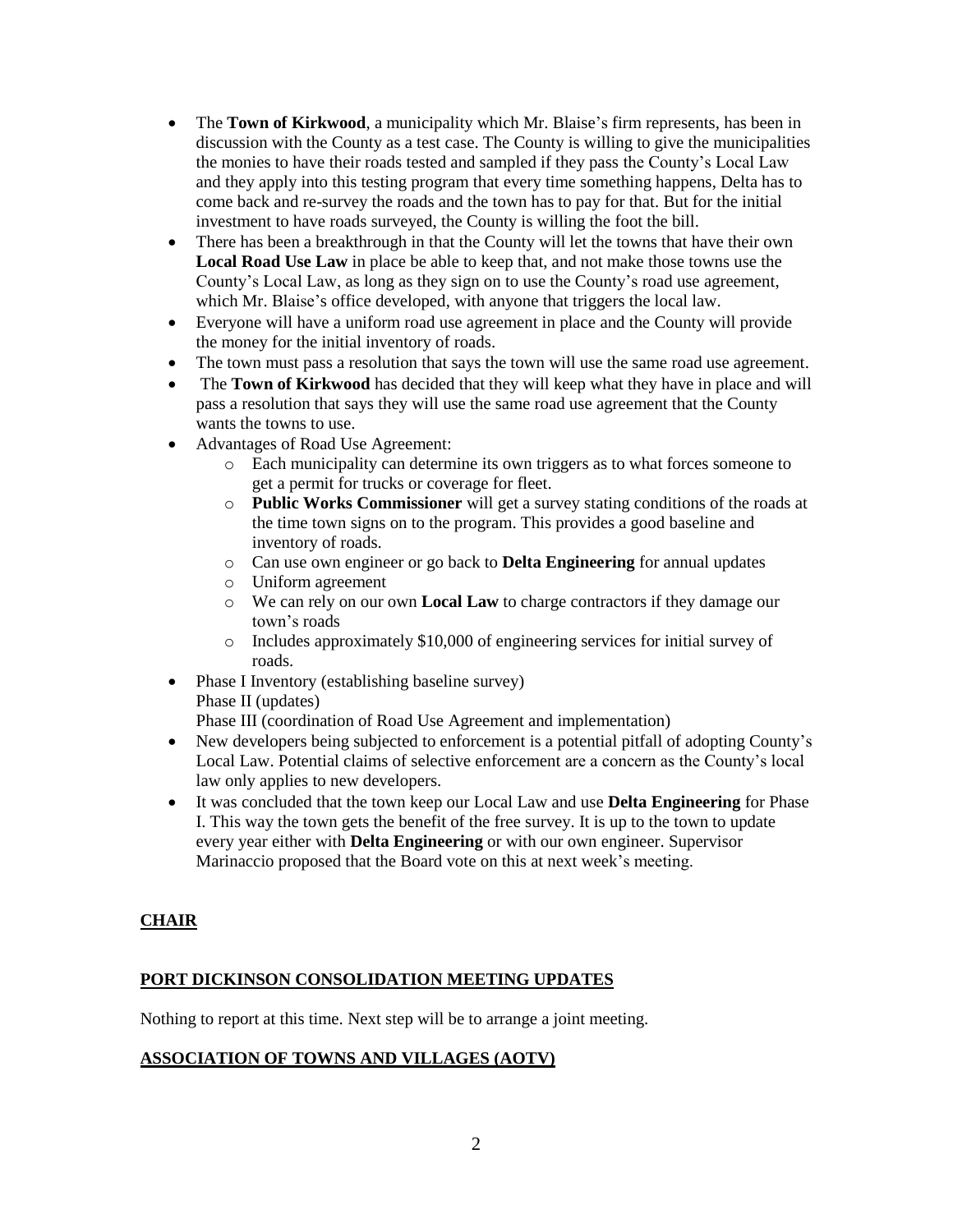Supervisor Marinaccio informed us the June 4th **AOTV** meeting has been cancelled. Next meeting will be scheduled for July or August.

# **DEYO HILL ROAD STORM WATER ISSUES**

Supervisor Marinaccio addressed the recent storm damage issues:

 Storm Damage – Supervisor Marinaccio stated that we had another occurrence of flash flood damage coming off private property on Deyo Hill Road in the **Village of Johnson City**. Due to the severity of the storm and the large amount of rain that fell in a very short time, a storm drain located in the Village and just off of Deyo Hill Road became clogged with various debris and rocks which then cascaded down Deyo Hill into the Town of Dickinson.

Supervisor Marinaccio said this was certainly not the first time that we have experienced this problem in that area of town. Mr. Marinaccio can remember at least 3 occasions of debris coming off the private property in the **Village of Johnson City** and causing great alarm and damage to our residents located on Deyo Hill and parts of Lower Stella Ireland Road.

The town immediately began to take action in closing the roads and clearing out the rocks and other debris that covered the roads and front lawns and driveways of residents in the town. Calls were placed to the Village and County as well as Emergency Services/Sheriff to alert them to find a solution to this ever occurring problem but to no avail. The day after this last storm, Mr. Marinaccio called the **Village Mayor, Greg Deemie,** and asked him and his public works staff to meet with the Supervisor and **Public Works Commissioner Joel Kie**. The mayor agreed and met with Mr. Marinaccio and Mr. Kie. The Village officials agreed that they need to take action to prevent future occurrences in this area. They stated that they will have an engineer inspect the problem area and design a structure that will prevent the flooding.

#### A discussion followed.

During the last storm, **Public Works Commissioner Kie** was there along with his crew. They reacted quickly and did a fantastic job. The County showed up later to help clear some of the debris. Supervisor Marinaccio called **Johnson City Mayor Deemie** to meet at the source. The mayor brought **Village of Johnson City Director of Services Bob Bennett**. The Supervisor was told that Johnson City will design engineer a system to prevent this from happening again. The Town would like to see the plan. The town clerks received several complaints from residents who are concerned and upset with the situation. Evidently the problem originates on private property on Deyo Hill Road in the Village of Johnson City. The property was cleared years ago for a development that never occurred. The water runoff is very forceful and is damaging homes.

Mr. Marinaccio contacted **Mr. Dan Schofield Broome County Public Works Commissioner** and asked that he put pressure on the Village to correct the situation because it affects the County along with the town of Dickinson. We are incurring clean up costs and overtime as a result of the Village's failed storm systems. Supervisor Marinaccio said that he will go over the problem again at the next meeting if residents show up.

# **ASSOCIATION OF TOWNS EXECUTIVE MEETING**

Mr. Marinaccio shared that he recently attended the **Association of Towns** executive meeting in New York City. Supervisor Marinaccio is happy to be a part of the group and said that he expects it is going to be a good learning experience.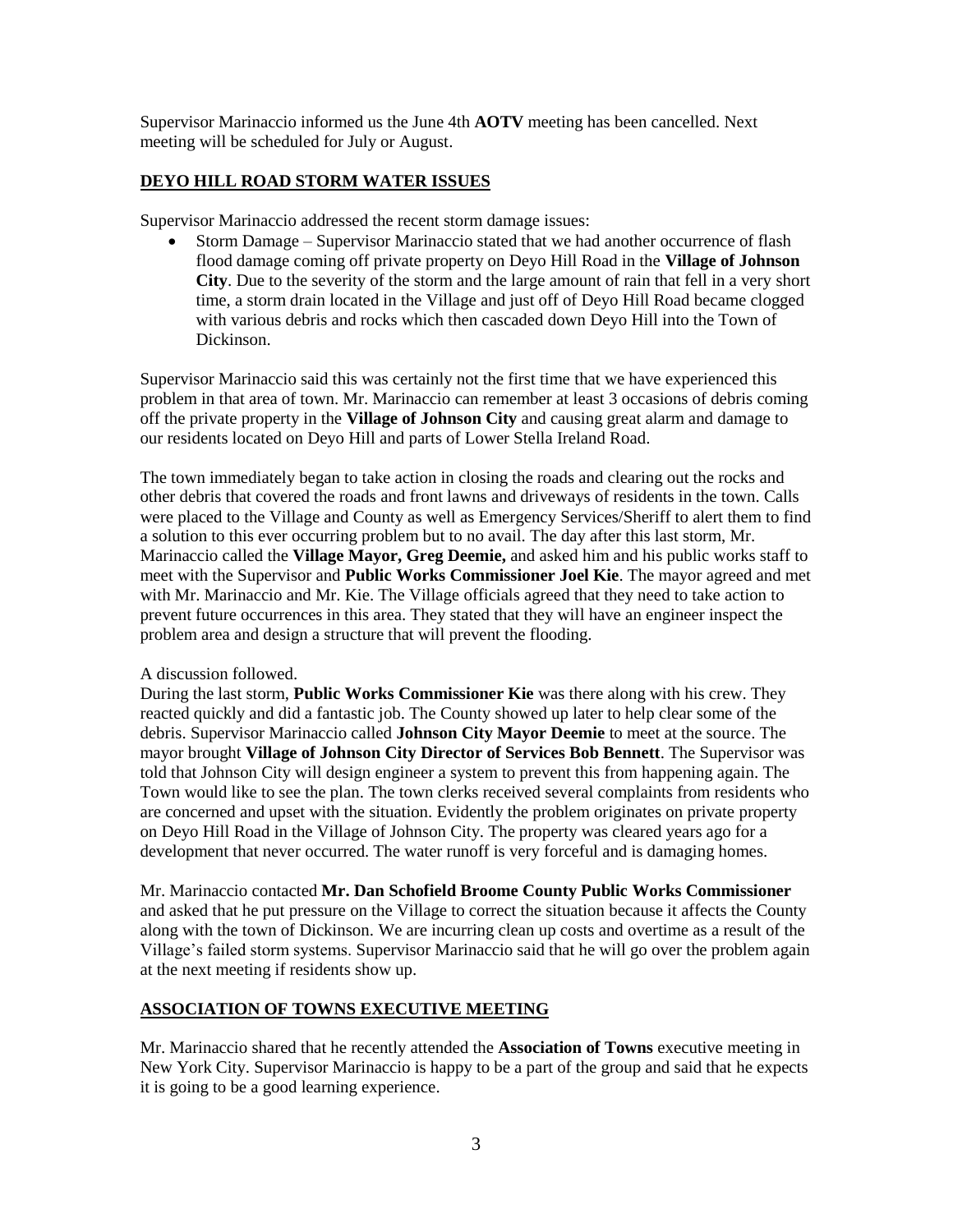#### **LOCAL GIS TRAINING**

There is a local **GIS** training and **Agricultural Valuation** training scheduled for June 24<sup>th</sup> at the **Town of Chenango Community Hall**.

## **TRAGIC ACCIDENT FRONT STREET BUS STOP**

Sadly, one of the Town's residents, Dolores Gadzik, was killed in a tragic accident on Front Street while crossing the road to get to the bus stop. Mr. Marinaccio attended the calling hours. This is the second death that has occurred in that area. Councilman Burns suggested that we investigate the location of the northbound bus stop and consider the possibility having it moved closer to the crosswalk. Mr. Marinaccio will contact the Department of Transportation.

## **INVESTMENTS**

Supervisor Marinaccio suggested that the Town consider investing a portion of our surplus in 5 year CD's in the future.

The Town was able to get the renewal bond with **Chase Bank** at 1.4%. The Town has paid down \$250.000 on a \$750,000 loan which was for the Glenwood Road water project. The Town still owes \$500,000.

Mr. Marinaccio will be meeting with **NBT Bank** on Friday to discuss a possible transferring of the Town's surplus funds, with town Board approval. The reason for this meeting is due to the fact that **Chase Bank** has forewarned the Town there might be some major changes in the future.

# **PUBLIC WORKS**

Supervisor Marinaccio, Beverly Wike and Danny Miller met with Ed Crumb from the **Johnson City Joint Sewage Treatment Plant**. Mr. Crumb thought the Town's water readings were incorrect and the town underestimated water usage. It was determined that the confusion came when the town changed reading the meters every 4 months to every 3 months.

Public Works Commissioner Joel Kie stated that there were several complaints last week, neighbor against neighbor, with various issues from water discharge onto properties to tall grass and weeds.

Councilwoman Exley informed the board that she will be away at a conference next Monday for the regular board meeting.

Councilwoman Exley has received noise complaints from residents concerning trash pickup at 5:45 AM at the VOA dumpster.

Ms. Exley complained that there is a non-working street light on Maiden Lane that has been submitted for repair two times and has now become a security issue. Two family vehicles were broken into over Memorial Day weekend.

Councilwoman Exley has neighbors' photos from the recent storm that she will submit to be included in the **DEC** letter to **BOCES.**